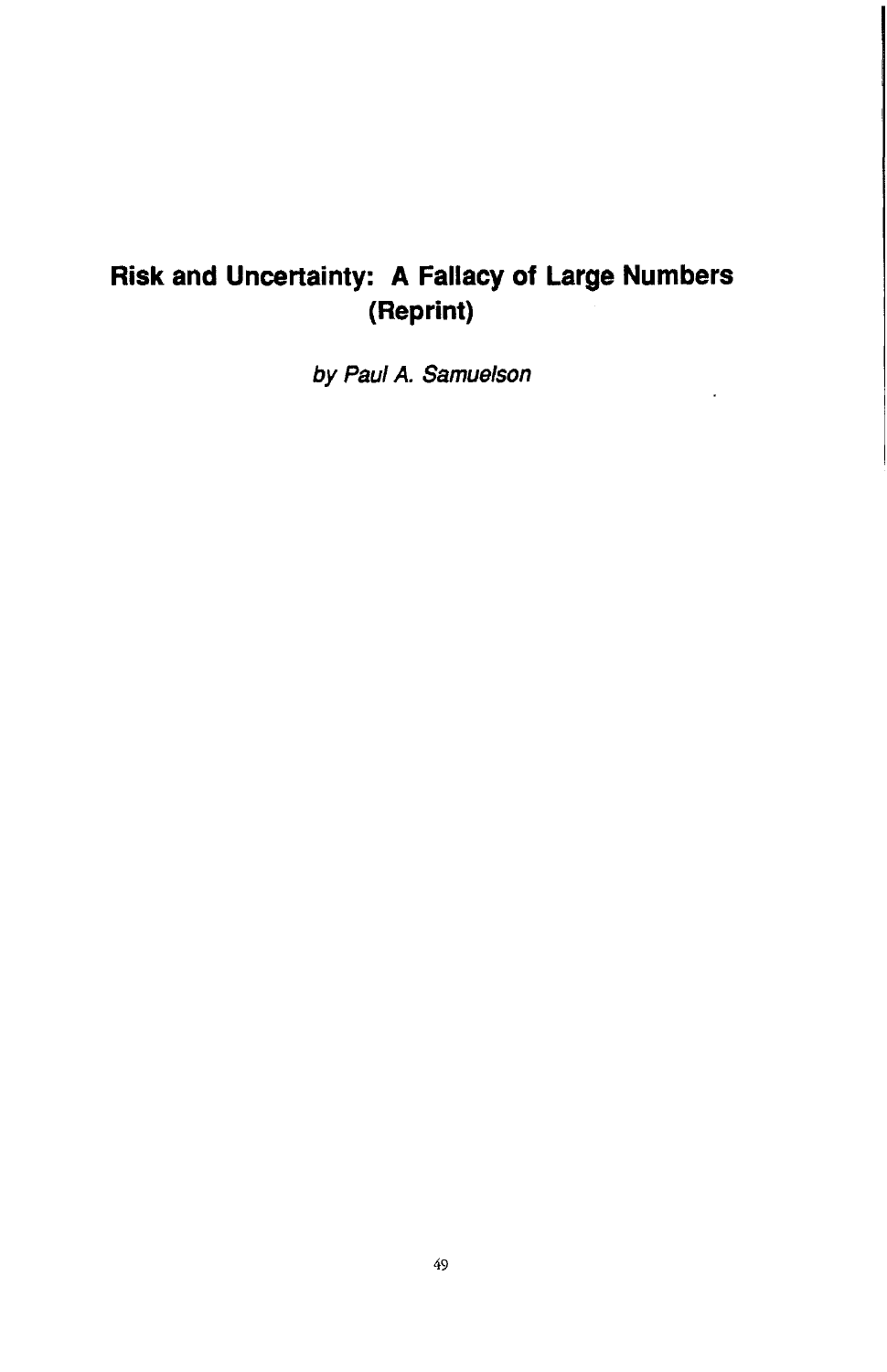## RISK AND UNCERTAINTY: A FALLACY OF LARGE NUMBERS'

Experience shows that while a single event may have a probability spread, a large repetition of independent single events gives a greater approach toward certainty. This relation of the nuathematically provable law of Large Numbers of James Bernoulli. This valid property of large numbers is often given tition of Such bets: e. 6.. believing it is almost a sure thing that them will be B million heads when two million symmetric coins are tossed oven though it is highly uncertain there will be one head out of two coins tossed. The correct relationship (that an insurer reduces total risk by subdividing) is pointed out and a strong theorem is proved: that a person whose utility schedule prevents him from ever taking a specific favorable bet when offered only once can never rationally take a large sequence of such fair bets, if expected utility<br>is maximized. The intransitivity of alternative decision criteria-such as selecting out of<br>any two situations that one which will trated.

1. INTRODUCTION.  $\cdot$  « There is safety in numbers. » 'So people tell one. But is there ! And in what possible sense ?

The issue is of some importance for economic behavior. Is it true that an insurance company reduces its risk by doubling the number of ships it insures! Can one distinguish between risk and uncertainty by supposing that the former can count ou some remorseless caucelling out of actuarial risks !

To throw light on a facet of this problem, I shall formulate and prove a theorem that should dispel1 one fallacy of wide currency.

2. A TEST OF VALOR.  $-S$ . Ulam, already a distinguished mathematician when we were Junior Fellows together at Harvard a quarter century ago. once said: «I define a coward as someone who will not bet when you offer him two-to-one odds and let him choose his side..

With the centuries-old St. Petersburg Paradox in my mind, I pedantically corrected him:  $\cdot$  You mean will not make a sufficiently small bet (so that the change in the marginal utility of money\* will not contaminate his choice).

3. A GUINEA PIG SPEAKS. - Recalling this conversation, a few years ago I offered some lunch colleagues to bet each \$200 to \$100 that the side of a coin they specified would not appear at the first toss. One distingui-

See the article of M. B. De Finetti, "La decisione nell' incertezza, " in Scientia, April-May 1963, p. 61.<br>April-May 1963, p. 61.<br>I might have quibbled that the chap could have a corner in his Bernoulli-Ramsey.<br>Neumann utility function at bis initial point, and thus escape the charge of cowardice or The main matrice quibbled that the chap could have a corner in his Bernoulli-Ramsey<br>(even worse) irrationality. This, however, would have exape the charge of cowardice or<br>(even worse) irrationality. This, however, would ha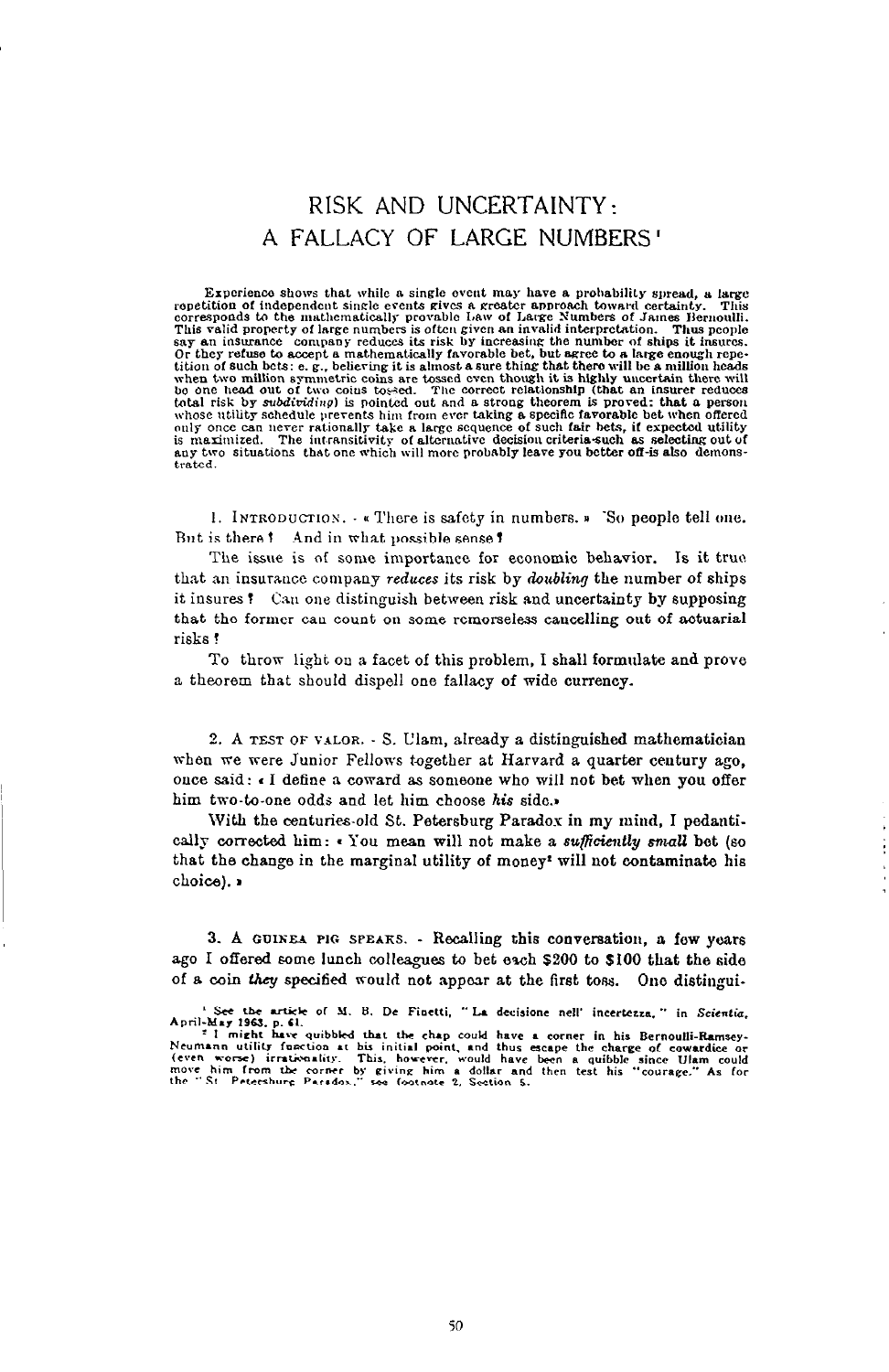shed scholar - who lays no claim to advanced mathematical skills - gave the following answer:

Y I won't bet because 1 would foe1 the \$100 loss more than the \$200 gain. But I'll take you on if you promise to let me make 100 such bets».

What was behind this interesting answer? He, and many others, have given something like the following explanation.  $\bullet$  One toss is not enough to make it reasonably sure that the law of averages will turn out in my favor. But in a hundred tosses of a coin, the law of large numbers will make it a darn good bet. I am, so to speak, virtually sure to come out ahead in such a sequence, and that is why I accept the sequence while rejecting the single toss. »

4. MAXIMUM LOSS AND PROBABLE LOSS, - What are we to think about this answer? Here are a few observations.

a) If it hurts much to lose \$100, it must certainly hurt to lose 100  $x $100 = $10,000$ . Yet there is a distinct possibility of so extreme a loss. Granted that the probability of 80 long a r:m of repetitions is, by moat numerical calculations, extremely low: less than 1 in a million (or  $1/2^{100}$ ), still, if a person is already at the very minimum of subsistence, with a marginal utility of income that beoomea praotioaily infinite for any Iose. he might act like a minimsxer' and eschew options thst oould invoive any losses at all. [Note: increasing the sequence from  $n = 100$  to  $n = 1,000$ or  $n \rightarrow \infty$ , will obviously not tempt such a minimaxer - even though the probability of any loss beoomea gigantically tiny].

b) Shifting your focus from the maximum possible loss (which grows in full proportion to the length of the sequenoe), you may ealoulate the probability of making no loss at all. For the single toss, it is of course one-half. For 100 tosses, it ie the probability of getting'34 or more correot heads (or, alternatively, tails) in 100 tosses. By the usual binomial calculation and normal approximation,<sup>2</sup> this probability of making a gain is found to be very large,  $P_{100} = .99 +$ . If this has not reduced the probability of a loss by enough, it is evident that by increasing  $n$  from  $100$  to some larger number will eucoeed in reducing the probability of a lose to aa low as you want to prescribe in advance.

o) Indeed, James Bernoulli's ao-oalled Law of Large Numbers yarantees you this: « Suppose I offer you favorable odds at each toss so that your mathematical expectation of gain is  $k$  per cent in terms of the money you put at risk in eaoh toae, Then you oan choose a long-enough sequenoe of tosses to make the probability aa near as you like to one that your earnings will be indefinitely near  $k$  per cent return on the total money you put at risk ».

 $^1$  In the literature of statistical decision making, a minimater is defined as one who acts so as to insure that his maximum possible loss is at a minimum.

<sup>&</sup>quot;I assume the coin is a reasonably new one. If it has developed some bias toward<br>landing on one side, and if prior experimentation leads you to prefer one side to bet on,<br>you can hope to de even better than as given above.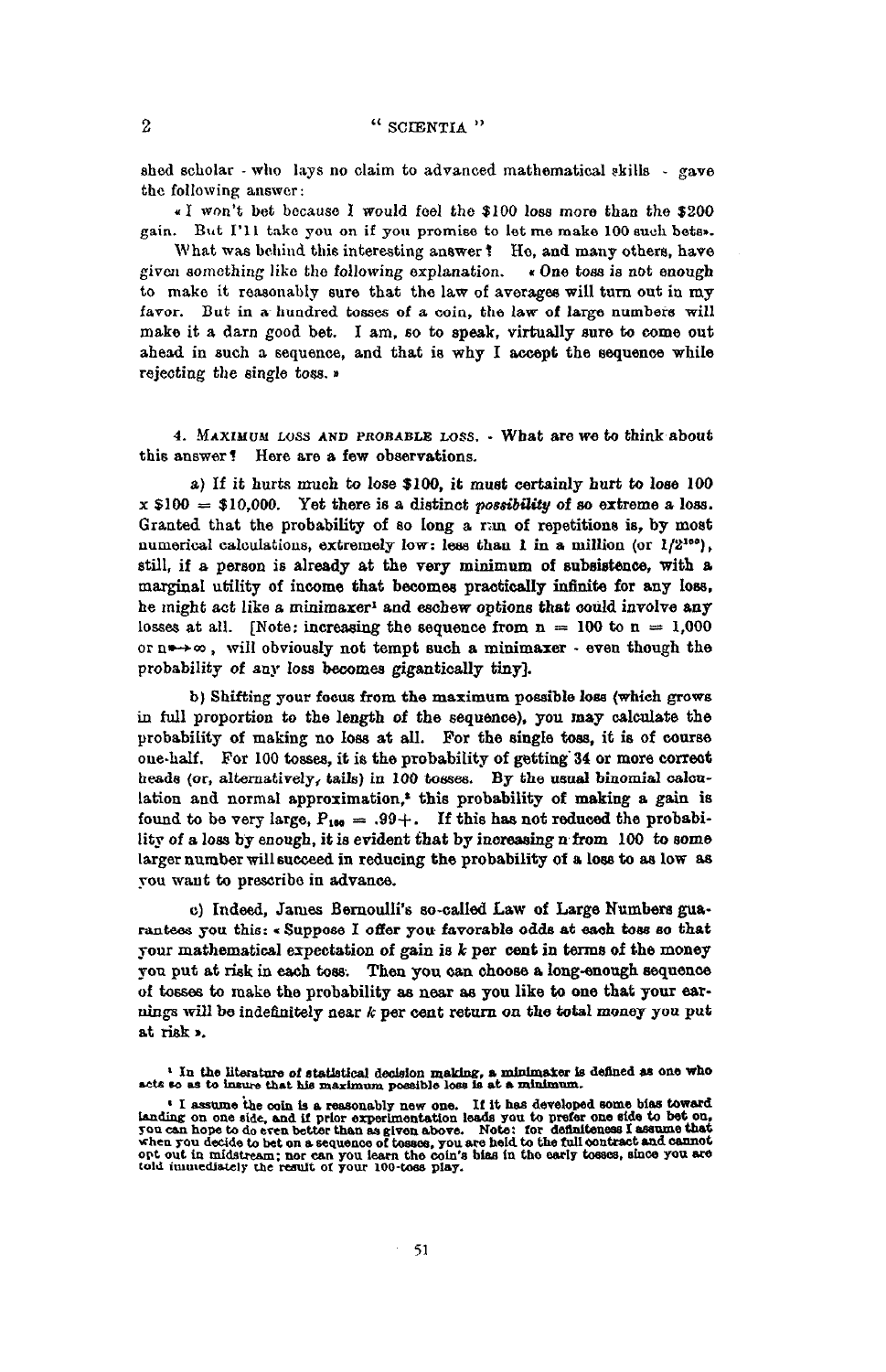5. IRRATIONALITY OF COMPOUNDING A MISTAKE. - The « virtual certainty » of making a large gain must at first glance eeem a powerful argumont in favor of the decision to contract for a long sequence of favorable bots. But should it be, when we recall that virtual certainty cannot be complete certainty and realize that the improbable loss will be very great indeed if it does occur?

If a person is concerned with maximizing the expected or average value of the utility of all possible outcomes' and my colleague assures me that he wants to stand with Daniel Bernoulli, Bentham, Ramsey, v. Neumann, Marschak, and Savage on this basic issue - it is simply not sufficient to look at the probability of a gain alone. Each outcome must have its utility reckoned at the appropriate probability; and when this is done it will be found that no sequence is acceptable if each of its single plays is not acceptable. This is a basic theorem.

One dramatic way of seeing this is to go back to the St. Petersburg Paradox itself. No matter how high a price my colleague agreed to pay to engage in this classic game, the probability will approach one that he will come out as much ahead as he cares to specify in advance.<sup>2</sup>

6. AN ALTERNATIVE AXIOM STSTEM OF MAXIMIZING PROBABILITIES. No slave can serve two independent masters. If one is an expected utilitymaximizer he cannot generally be a maximizer of the probability of some gain. However, economists ought to give serious attention to the merits of various alternative axiom systems. Here is one that, at first glance, has superficial attractiveness.

 $A$ riom: In choosing between two decisions,  $A$  and  $B$ , select that one which will more probably leave you better off. I.e., select  $A$  over  $B$  if it is more probable that the gain given by  $\Delta$  is larger than that on  $B$ , or, in formulae:

> Prob { A's gain > B's gain } >  $\frac{1}{2}$ (abbreviate the above to  $A > B$ ).

Similarly with respect to any pair of (A, B, C, D, ...).

In terms of the above system, call  $A$  agreeing to bet on one toss;  $B$ deciding not to toss at all; and C agreeing to a long sequence of tosses. Then clearly,

$$
A = B, C > B, C > A.
$$

So my friend's decision to accept the long sequence turns out to agree with this axiom system. However, if  $D$  is the decision to accept a sequence of two tosses, my friend said he would not undertake it; and yet, in this

' I. c., he sots to maximize  $U = p_1 U_1 + p_2 U_5 + \ldots + p_n U_n$ , where  $U_i$  represents the utility of each possible outcome and  $p_i$  represents its respective probability.

<sup>&#</sup>x27; The  $\cdot$  Paradox  $\cdot$  (Daniel Bernoulli, St. Petersburg, 1738) says, that turnig a coin until head appears for the first time, and to get S1, or 2, 4, ..., 2n-i, ... according to the number of turns required, is a favor and unitary or uzins required. Is a Lawrence n to master now large the amount to be<br>paid for it. To avoid such a paradox, D. Bernoulli suggested dealing with the utilities rather<br>than with money values (that is, with a co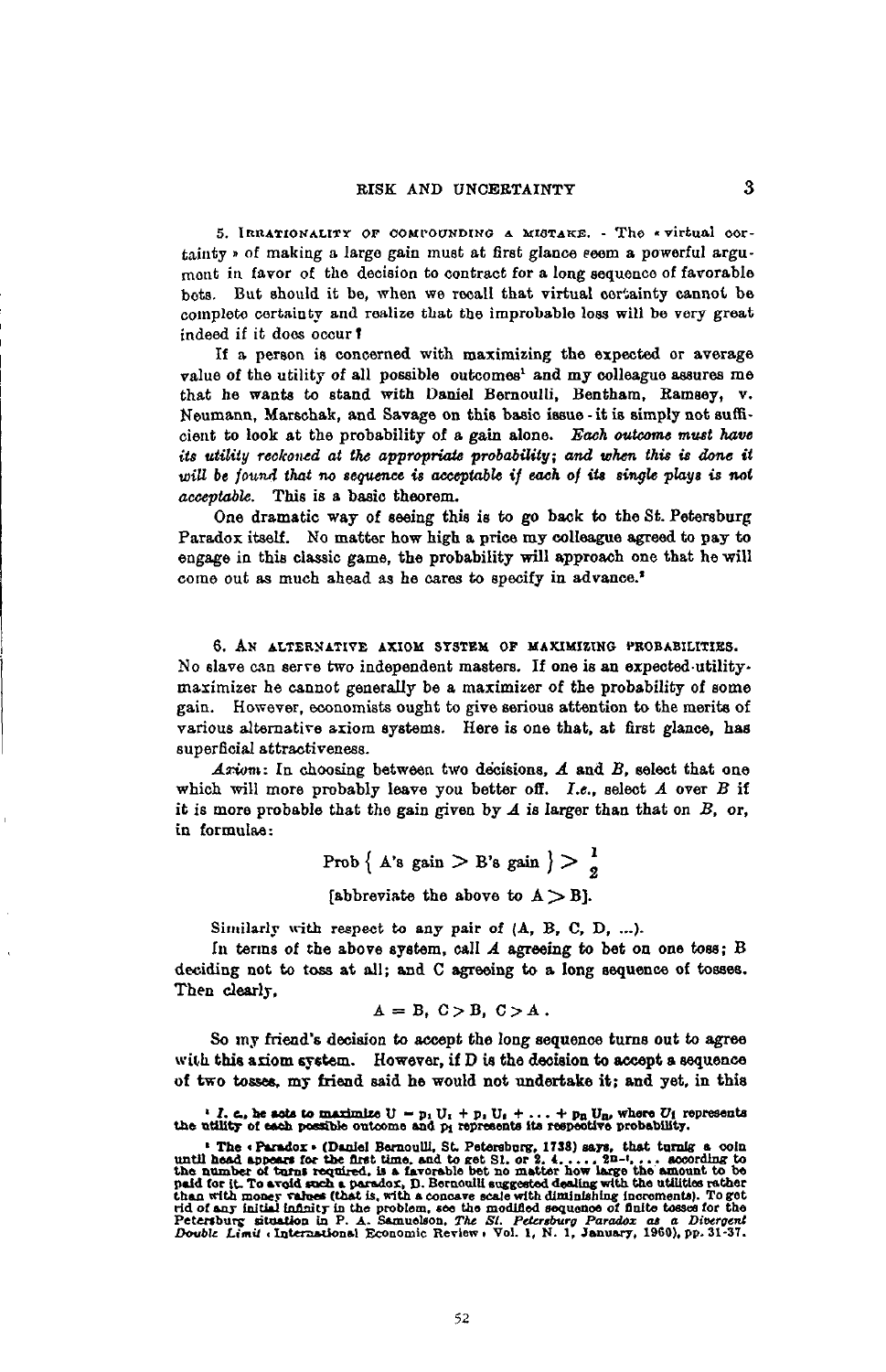4 " SCIENTIA<sup>"</sup>

systom,  $D > B$ . Moreover, call E the decision to accept the following bet: you win a million dollars with probability .51 but lose a million with probability .49. Fow could accept such a bet; and of those who could, few would. Yet in this axiom system  $E > B$ .

There is a further fatal objection to this axiom system. It need not satisfy transitivity relations among 3 or more choices. Thus, it is quite possible to have  $X > Y$ ,  $Y > Z$  and  $Z > X$ .

One example is enough to show this pathological possibility. Let  $X$  be a situation that is a shade more likely to give you a small gain rather than a large loss. By this axiom system you will prefer it to the Situation Y, which gives you no chance of a gain or loss. And you will prefer Y to Situation Z, which makes it a shade more likely that you will receive a small loss rather than a large gain. But now let us compare Z and X. Instead of acting transitively, you will prefer  $Z$  to  $X$  for the simple reason that 2 will give you the better outcome in every situation exoept the one in wbicb simultaneously tbe respective outoomea would be the small gain and the small loss, a compound event whose probability is not much moro than about one-quarter (equal to the produot of two independent probabilities that are respectively just above one-half).

7. PROOF THAT UNFAIRNESS CAN ONLY BREED UNFAIRNESS. - After the above digression, there remains the task to prove the basic theorem already enunciated.

Theorem. If at each income or wealth level within a range, the expected utility of a certain investment or bet is worse than abstention, theu no sequence of such independent ventures (that leavea one within the specified range of income) can have a favorable expected utility.

Thus. if you would always refuse to take favorable odds on a single toss., you must rationally refuse to participate in any (finite) sequenoe of such tosses.

The logic of the proof can be briefly indicated. If you will not accept one toss, you cannot aocept two - sinoe the latter oould be thought of a8 consisting of the (unwise) decision to accept one plus the open decision to accept a second. Even if you were stuck with the first outcome, you would cut your further (utility) losses and refuse the terminal throw. By extending the reasoning from 2 to  $3 = 2 + 1$ , ..., and from n-1 to n, we rule out any sequence at all.<sup>1</sup>

' Mathematically, if you start at a known utility U<sub>2</sub> the probability of ending after one venture with at least  $U_{t+1}$  can be written as  $F(U_{t+1}, U_t)$ . By hypothesis, in the utility metric each toss is an unfair game (e

$$
E\left(U_{t+s}/U_t\right) = \int_{-\infty}^{\infty} U_{t+s} dF\left(U_{t+s}, U_t\right) U \leq t.
$$

It is an easy theorem that repeated (identical and independent) fair games yield a fair It is an easy theorem can repeated unfair games yield an unfair game. Specifically, the probability of game; and repeated unfair games yield an unfair game. Specifically, the probability of games, is given by  $\mathbf{y} = \mathbf{$ 

$$
F(X, Y)' G(X, Y) \text{ is the integral } \int_{-\infty}^{\infty} F(X, S) dG(S, Y). \text{ And, if } \int_{-\infty}^{\infty} X dF(X, Y) < Y
$$
  
then necessarily  $\int_{-\infty}^{\infty} X dF_1(X, Y) < Y$  and ...  $\int_{-\infty}^{\infty} X dF_k(X, Y) < Y$ .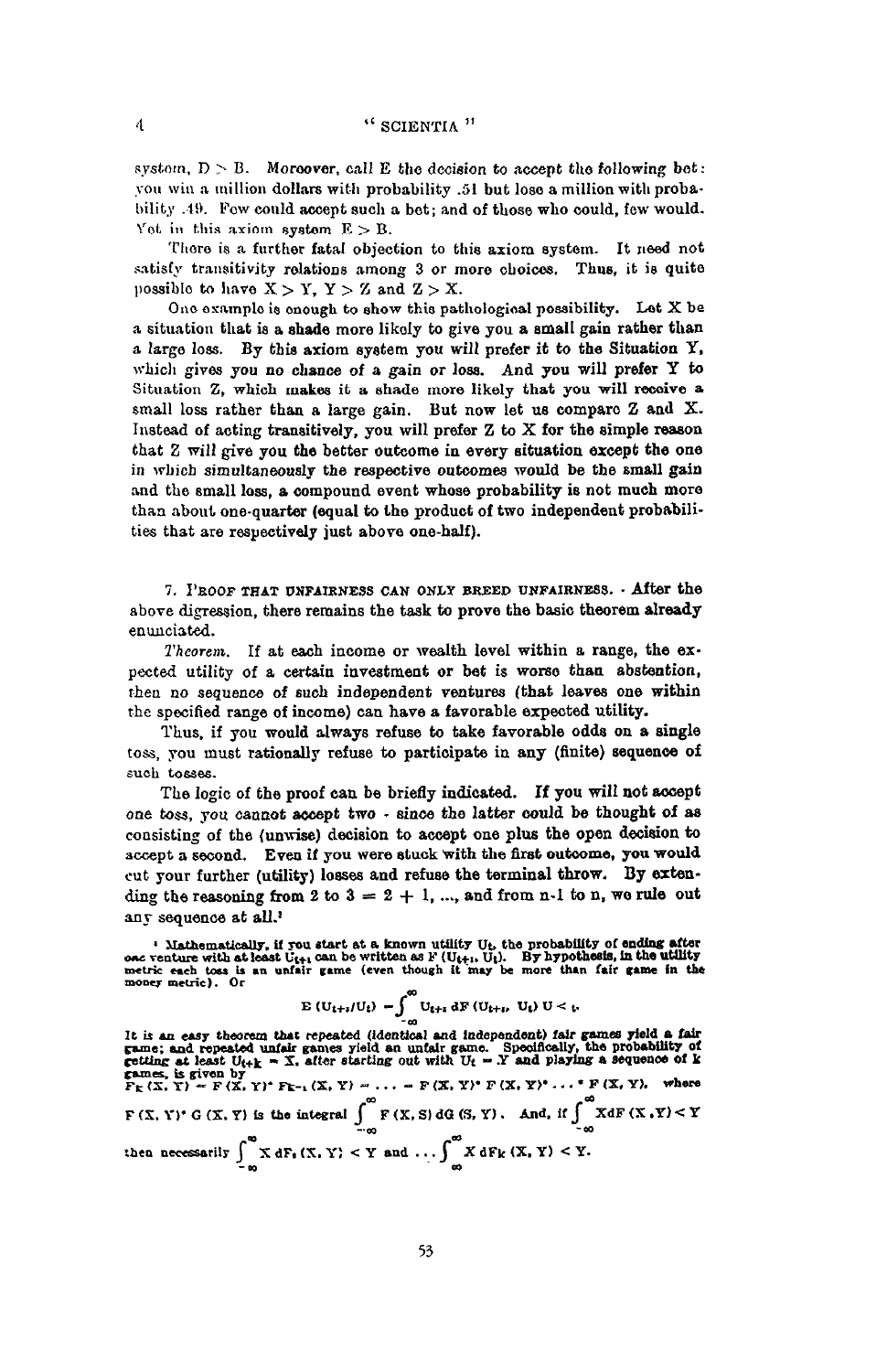## RISK AND UNCERTAINTY

8. CONCLUSIONS. - Now that 1 have demonstrated the fallacy that there is safety in numbers - that actuarial risks must allegedly cancel out in the sense relevant for investment decisions - a few general remarks may be in order.

Firstly, when an insurance company doubles the number of ships it insures, it does also double the range of its possible losses or gains. (This does not deny that it reduces the probability of its losses.) If at the same time that it doubles the pool of its risks, it doubles the number of its ow ners, it has indeed left the maximum possible loss per owner unchanged;  $_{\text{but}}$  and this is the germ of truth in the expression «there is safety in numbers  $\cdot$  - the insurance company has now succeeded in reducing the probability of each loss; the gain to each owner now becomes a more certain one.

In short, it is not so much by adding new risks as by subdividing risks among more people that insurance companies reduce the risk of each. To see this, do not double or change at all the original number of ships insured by the company: but let each owner sell half his shares to each new owner. Then the risk of loss to each owner per dollar now in the company will have indeed been reduced.

Undoubtedly this is what my colleague really had in mind. In refnaing a bet. of \$100 against \$200, he should not then have specified a eeqnence of 100 such bets. That is adding risks. He should have asked to subdivide the risk and asked for a sequence of 100 bets, eaoh of which was 100th as big (or  $$1$  against  $$2$ ). If the money odds are favorable and if we can subdivide the bets enough, any expected-utility-maximizer can be coaxed into a favorable-odds bet - for the obvious reason that the utility function's curvature becomes more and more negligible in a sufficiently limited range around any initial position. For sufficiently small bets we get more-thana-fair game in the utility space, and my basic theorem goes nicely into  $r$ e $r$ erse.<sup>1</sup>

Secondly, and finally, some economists have tried to distinguish between risk and uncertainty in the belief that actuarial probabilities can reduce risk to  $\epsilon$  virtual  $\epsilon$  certainty. The limit laws of probability grind fine but they do not grind that exceeding fine. I suspect there is often confusion between two similar-sounding situations. One is the case where the owner of a lottery has Sold out all the tickets; the buyers of the tickets then face some kind of risky uncertainty, but the owner has completely eaneelled out his risks whatever the draw may show - which is not a ease of risk as against uncertainty, but really reflects a case of certainty without any risks at all. Another case is that in which the management of Monte Carlo or of the  $\epsilon$  numbers game  $\epsilon$  do business with their customers. The management makes sure that the odds are in their favor: but they aan never make sure that a run of luck will not go against them and break the house (even though  $t_{\text{def}}$  can reduce this probability of ruin to a positive fraction).

ln every actuarial situatiou of mathematical probability, no matter

<sup>&#</sup>x27; Cf. my cited 1960 paper. I should warn against undue extrapolation of my theorem. It does not say one must always refuse a sequence if one refuses a single venture: if, at higher income levels the single tosses become ac of losses does not be ome infinite, there might well be a long sequence that is optional.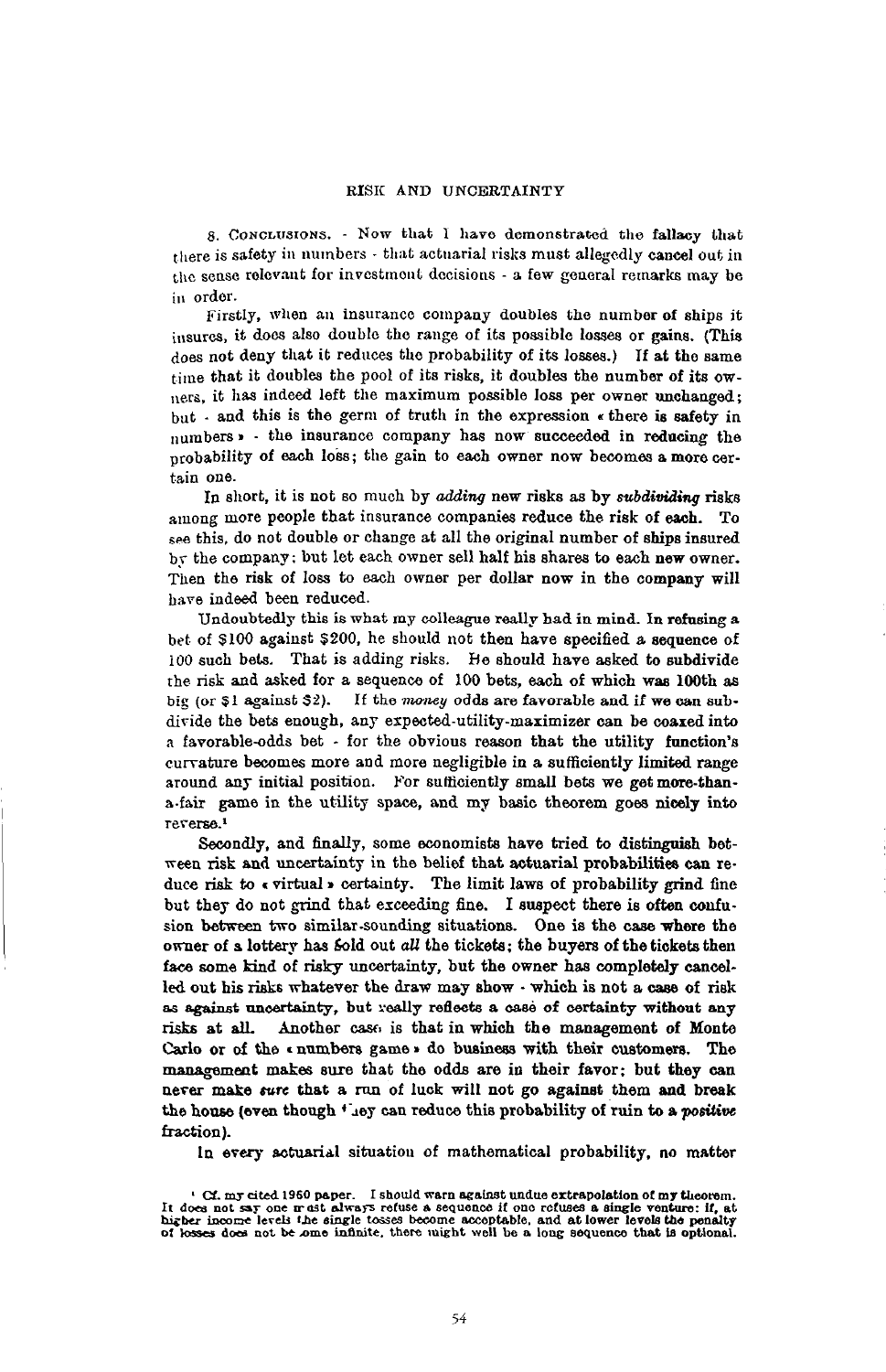how large the numhors in the eamplo, wo are left witb a finite sample: in the appropriate limit law of probability there will necessarily be left an epsilon of uncertainty even in so-called risk situations. As Gertrude Stein never said: Epsilon ain't zero. This virtual remark has great importance for the attempt to create a difference of kind between risk and uncertainty in the economics of investment and decision-making.

P. A. SAMUELSON

Cambridge, Massachusetts Institute of Technology.